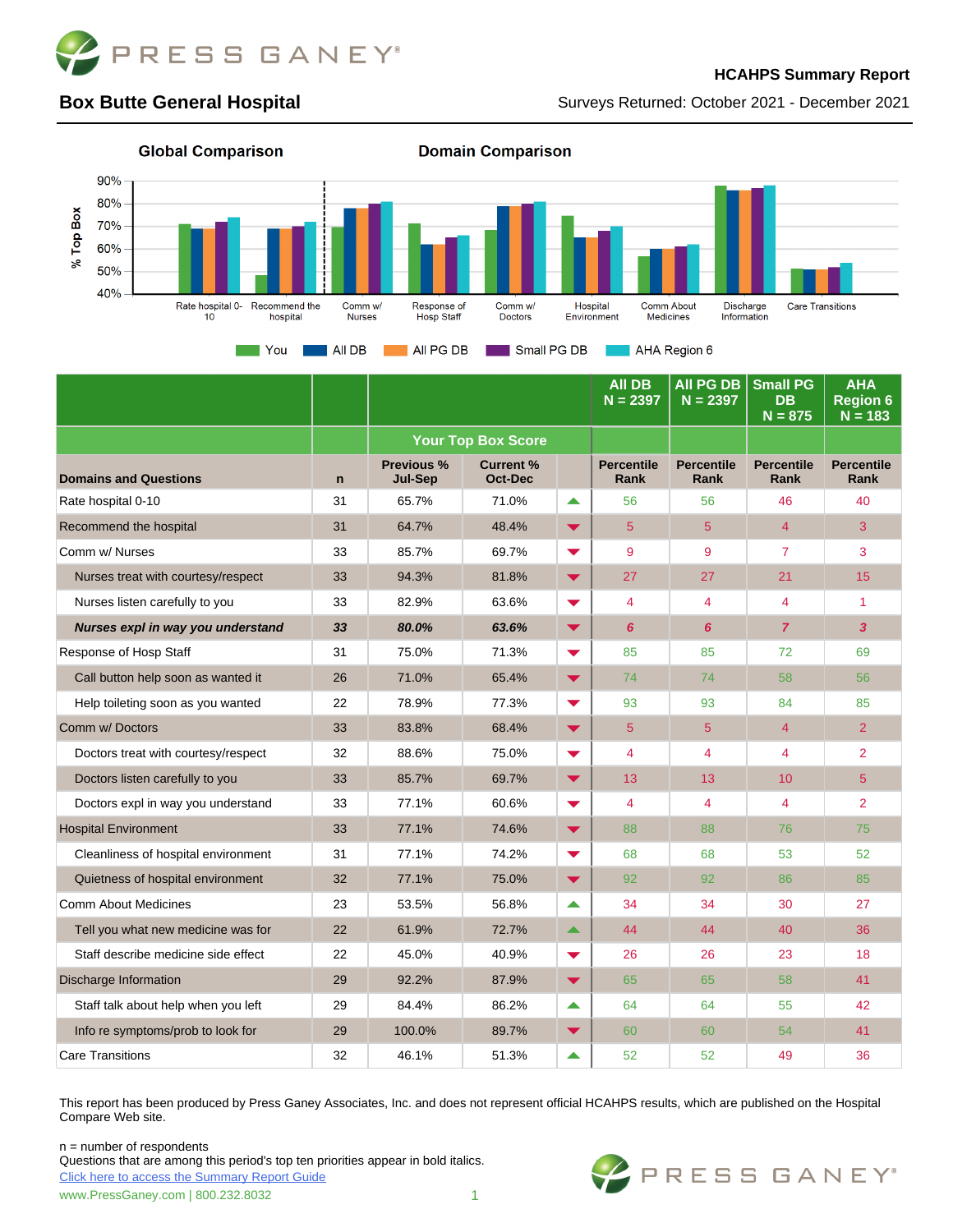

#### **HCAHPS Summary Report**

## **Box Butte General Hospital**

Surveys Returned: October 2021 - December 2021

|                                    |              |                              |                             |                      | <b>AII DB</b><br>$N = 2397$ | All PG DB   Small PG<br>$N = 2397$ | <b>DB</b><br>$N = 875$    | <b>AHA</b><br><b>Region 6</b><br>$N = 183$ |
|------------------------------------|--------------|------------------------------|-----------------------------|----------------------|-----------------------------|------------------------------------|---------------------------|--------------------------------------------|
|                                    |              | <b>Your Top Box Score</b>    |                             |                      |                             |                                    |                           |                                            |
| <b>Domains and Questions</b>       | $\mathsf{n}$ | <b>Previous %</b><br>Jul-Sep | <b>Current %</b><br>Oct-Dec |                      | <b>Percentile</b><br>Rank   | <b>Percentile</b><br>Rank          | <b>Percentile</b><br>Rank | <b>Percentile</b><br>Rank                  |
| Hosp staff took pref into account  | 32           | 47.1%                        | 37.5%                       | $\blacktriangledown$ | 22                          | 22                                 | 21                        | 9                                          |
| Good understanding managing health | 32           | 41.2%                        | 56.3%                       | ▲                    | 76                          | 76                                 | 70                        | 68                                         |
| Understood purpose of taking meds  | 31           | 50.0%                        | 60.0%                       | $\blacktriangle$     | 61                          | 61                                 | 58                        | 55                                         |

This report has been produced by Press Ganey Associates, Inc. and does not represent official HCAHPS results, which are published on the Hospital Compare Web site.